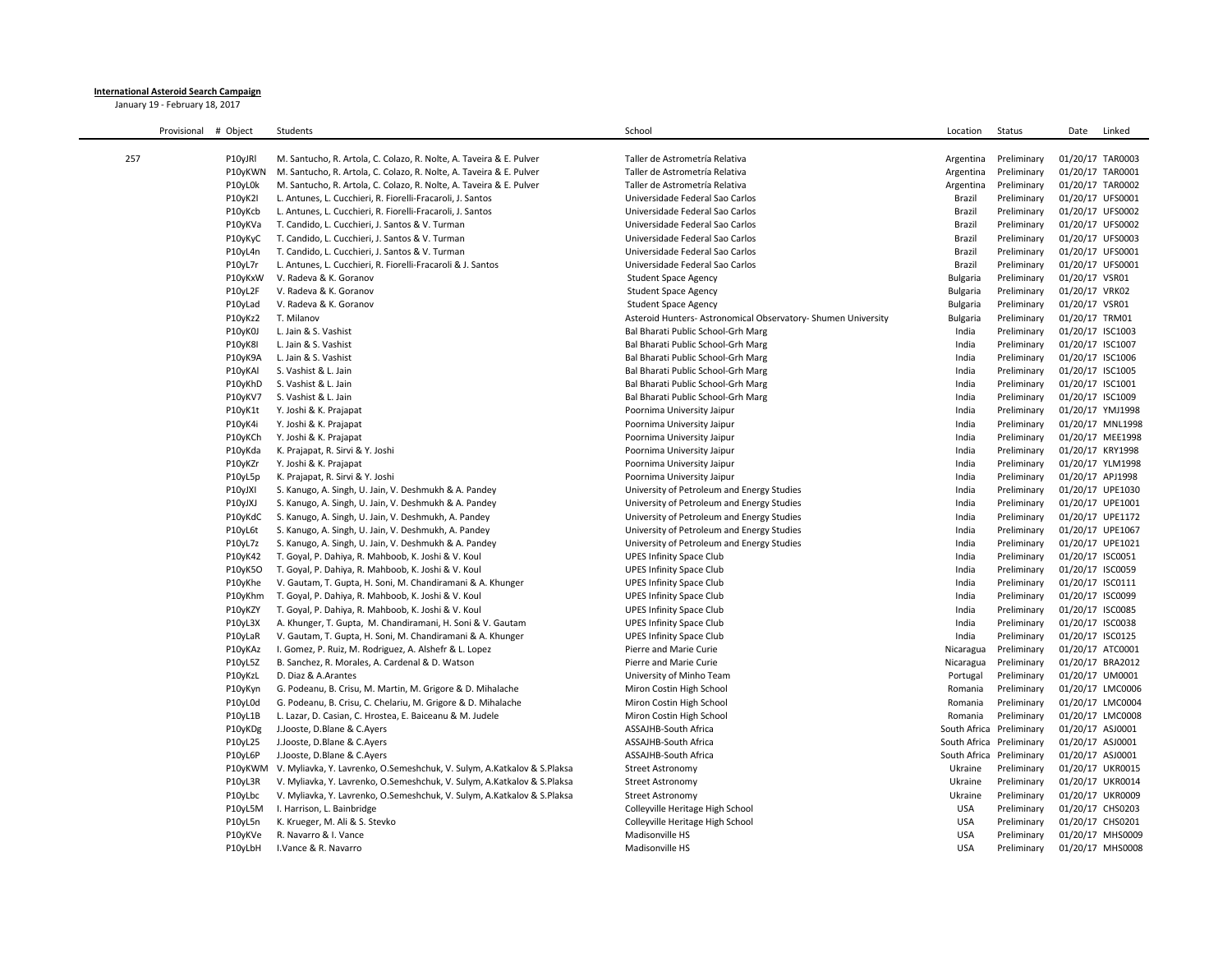| P10yLbi            | R. Navarro & I. Vance                                                                                              | Madisonville HS                                                               | <b>USA</b>       | Preliminary                | 01/20/17 MHS0007                     |
|--------------------|--------------------------------------------------------------------------------------------------------------------|-------------------------------------------------------------------------------|------------------|----------------------------|--------------------------------------|
| P10yK9w            | C. Adelman, S. Bisgaard, L. Estrada, R. Greenspon & J. Bray-Ali                                                    | Mt. San Antonio College                                                       | <b>USA</b>       | Preliminary                | 01/20/17 MSC0008                     |
| P10yKAo            | C. Adelman, S. Bisgaard, L. Estrada, R. Greenspon & J. Bray-Ali                                                    | Mt. San Antonio College                                                       | <b>USA</b>       | Preliminary                | 01/20/17 MSC0005                     |
| P10yL8D            | C. Adelman, S. Bisgaard, L. Estrada, R. Greenspon & J. Bray-Ali                                                    | Mt. San Antonio College                                                       | <b>USA</b>       | Preliminary                | 01/20/17 MSC0009                     |
| P10yLa1            | C. Adelman, S. Bisgaard, L. Estrada, R. Greenspon & J. Bray-Ali                                                    | Mt. San Antonio College                                                       | <b>USA</b>       | Preliminary                | 01/20/17 MSC0010                     |
| P10yKxU            | J.Halloran                                                                                                         | Westhampton Beach Middle School                                               | <b>USA</b>       | Preliminary                | 01/20/17 CSD0005                     |
| P10yL3p            | E.Halloran                                                                                                         | Westhampton Beach Middle School                                               | <b>USA</b>       | Preliminary                | 01/20/17 CSD0003                     |
| P10yKDw            | M. Salamon, S. Rearick, N. VanVactor                                                                               | Earth & Space Science Lab                                                     | USA-MD           | Preliminary                | 01/20/17 ESL0034                     |
| P10yKW4            | S. Abouassali, K. Murray, S. Chen & H. Brown                                                                       | Earth & Space Science Lab                                                     | USA-MD           | Preliminary                | 01/20/17 ESL0005                     |
| P10yL2f            | M. Salamon, S. Rearick & N. VanVactor                                                                              | Earth & Space Science Lab                                                     | USA-MD           | Preliminary                | 01/20/17 ESL0002                     |
| P10yL2g            | P. Vilimas, W. Funk & J. Schwartz                                                                                  | Earth & Space Science Lab                                                     | USA-MD           | Preliminary                | 01/20/17 ESL0003                     |
| P10yL6W            | M. Salamon, S. Rearick, N. VanVactor                                                                               | Earth & Space Science Lab                                                     | USA-MD           | Preliminary                | 01/20/17 ESL0036                     |
| P10yL7f            | R. Marquez, H. Hornby, B. TeBeest & J. Cosgrove                                                                    | Earth & Space Science Lab                                                     | USA-MD           | Preliminary                | 01/20/17 ESL0006                     |
| P10yKox            | G. Anderson                                                                                                        | May HS                                                                        | USA-TX           | Preliminary                | 01/20/17 MAA1261                     |
| P10yKWt            | G. Anderson                                                                                                        | May HS                                                                        | USA-TX           | Preliminary                | 01/20/17 MAA1262                     |
| P10yLaY            | G. Anderson                                                                                                        | May HS                                                                        | USA-TX           | Preliminary                | 01/20/17 MAA1265                     |
| P10yL3I            | C. Bausten, A. Nova, J. Ortega & K. Atnip                                                                          | Vernon HS                                                                     | USA-TX           | Preliminary                | 01/20/17 VHS0003                     |
| P10yLb9            | C. Bausten, A. Nova, J. Ortega & K. Atnip                                                                          | Vernon HS                                                                     | USA-TX           | Preliminary                | 01/20/17 VHS0002                     |
| P10yMsn<br>P10yMzd | S. Kanugo, A. Singh, U. Jain, V. Deshmukh, A. Pandey<br>T. Gupta, A. Khunger, H. Soni, V. Gautam & M. Chandiramani | University of Petroleum and Energy Studies<br><b>UPES Infinity Space Club</b> | India<br>India   | Preliminary<br>Preliminary | 01/24/17 UPE1224<br>01/24/17 ISC0244 |
| P10yObc            | M. Santucho, R. Artola, C. Colazo, R. Nolte, A. Taveira & E. Pulver                                                | Taller de Astrometría Relativa                                                | Argentina        | Preliminary                | 01/26/17 TAR0008                     |
| P10yOcr            | M. Santucho, R. Artola, C. Colazo, R. Nolte, A. Taveira & E. Pulver                                                | Taller de Astrometría Relativa                                                | Argentina        | Preliminary                | 01/26/17 TAR0009                     |
| P10yOho            | M. Santucho, R. Artola, C. Colazo, R. Nolte, A. Taveira & E. Pulver                                                | Taller de Astrometría Relativa                                                | Argentina        | Preliminary                | 01/26/17 TAR0007                     |
| P10yOiA            | M. Santucho, R. Artola, C. Colazo, R. Nolte, A. Taveira & E. Pulver                                                | Taller de Astrometría Relativa                                                | Argentina        | Preliminary                | 01/26/17 TAR0005                     |
| P10yONx            | M. Santucho, R. Artola, C. Colazo, R. Nolte, A. Taveira & E. Pulver                                                | Taller de Astrometría Relativa                                                | Argentina        | Preliminary                | 01/26/17 TAR0004                     |
| P10yOqz            | M. Santucho, R. Artola, C. Colazo, R. Nolte, A. Taveira & E. Pulver                                                | Taller de Astrometría Relativa                                                | Argentina        | Preliminary                | 01/26/17 TAR0006                     |
|                    |                                                                                                                    |                                                                               |                  |                            |                                      |
| P10yOhT            | L. Cucchieri, V. Lyra, L. Monterossi & J. Santos                                                                   | Universidade Federal de Sao Carlos<br>Universidade Federal de Sao Carlos      | Brazil<br>Brazil | Preliminary<br>Preliminary | 01/26/17 UFS0002<br>01/26/17 UFS0002 |
| P10yOoT            | V. Lyra & J. Santos                                                                                                |                                                                               |                  |                            |                                      |
| P10yO7u            | V. Radeva & T. Milanov                                                                                             | Asteroid Hunters- Astronomical Observatory- Shumen University                 | Bulgaria         | Preliminary                | 01/26/17 VRT01                       |
| P10yOoX            | V. Radeva & T. Milanov                                                                                             | Asteroid Hunters- Astronomical Observatory- Shumen University                 | <b>Bulgaria</b>  | Preliminary                | 01/26/17 TRM02                       |
| P10yOrz            | V. Radeva & T. Milanov                                                                                             | Asteroid Hunters- Astronomical Observatory- Shumen University                 | Bulgaria         | Preliminary                | 01/26/17 VRT02                       |
| P10yOsM            | V. Radeva, S. Angelov, S. Dachev & K. Goranov                                                                      | <b>Student Space Agency</b>                                                   | <b>Bulgaria</b>  | Preliminary                | 01/26/17 VSR01                       |
| P10yNBC            | S. Vashist & L. Jain                                                                                               | Bal Bharati Public School-Grh Marg                                            | India            | Preliminary                | 01/26/17 ISC1016                     |
| P10yNOs            | S. Vashist & L. Jain                                                                                               | Bal Bharati Public School-Grh Marg                                            | India            | Preliminary                | 01/26/17 ISC1021                     |
| P10yNsJ            | S. Vashist & L. Jain                                                                                               | Bal Bharati Public School-Grh Marg                                            | India            | Preliminary                | 01/26/17 ISC1014                     |
| P10yO9X            | S. Vashist & L. Jain                                                                                               | Bal Bharati Public School-Grh Marg                                            | India            | Preliminary                | 01/26/17 ISC1015                     |
| P10yOeE            | S. Vashist & L. Jain                                                                                               | Bal Bharati Public School-Grh Marg                                            | India            | Preliminary                | 01/26/17 ISC1019                     |
| P10yNSc            | S. Kanugo, A. Singh, U. Jain, V. Deshmukh, A. Pandey                                                               | University of Petroleum and Energy Studies                                    | India            | Preliminary                | 01/26/17 UPE1465                     |
| P10yNub            | M. Batra, K. Keerthana, C. Thomas, S. Palaniappan, G. Gupta                                                        | University of Petroleum and Energy Studies                                    | India            | Preliminary                | 01/26/17 UPE0600                     |
| P10yO8V            | M. Batra, K. Keerthana, C. Thomas, S. Palaniappan, G. Gupta                                                        | University of Petroleum and Energy Studies                                    | India            | Preliminary                | 01/26/17 UPE0896                     |
| P10yOge            | S. Kanugo, A. Singh, U. Jain, V. Deshmukh, A. Pandey                                                               | University of Petroleum and Energy Studies                                    | India            | Preliminary                | 01/26/17 UPE1284                     |
| P10yOia            | M. Batra, K. Keerthana, C. Thomas, S. Palaniappan, G. Gupta                                                        | University of Petroleum and Energy Studies                                    | India            | Preliminary                | 01/26/17 UPE0602                     |
| P10yOqW            | M. Batra, K. Keerthana, C. Thomas, S. Palaniappan, G. Gupta                                                        | University of Petroleum and Energy Studies                                    | India            | Preliminary                | 01/26/17 UPE0571                     |
| P10yP6Q            | S. Kanugo, A. Singh, U. Jain, V. Deshmukh, A. Pandey                                                               | University of Petroleum and Energy Studies                                    | India            | Preliminary                | 01/26/17 UPE1362                     |
| P10yP6S            | M. Batra, K. Keerthana, C. Thomas, S. Palaniappan, G. Gupta                                                        | University of Petroleum and Energy Studies                                    | India            | Preliminary                | 01/26/17 UPE2011                     |
| P10yNTw            | T. Gupta, V. Gautam, A. Khunger, M. Chandiramani, H. Soni                                                          | <b>UPES Infinity Space Club</b>                                               | India            | Preliminary                | 01/26/17 ISC0542                     |
| P10yP8y            | T. GOYAL, P. Dahiya, R. Mahboob, K. Joshi, V. Koul                                                                 | <b>UPES Infinity Space Club</b>                                               | India            | Preliminary                | 01/26/17 ISC0421                     |
| P10yO7L            | K. Gutierrez, A. Velasco, C. Lesizza,                                                                              | Pierre and Marie Curie School                                                 | Nicaragua        | Preliminary                | 01/26/17 CAK0010                     |
| P10yO8L            | D.Diaz & A.Arantes & F.Gonçalves                                                                                   | University of Minho Team                                                      | Portugal         | Preliminary                | 01/26/17 UM0001                      |
| P10yOpO            | D.Diaz & A.Arantes & F.Gonçalves                                                                                   | University of Minho Team                                                      | Portugal         | Preliminary                | 01/26/17 UM0001                      |
| P10yOpq            | D.Diaz & A.Arantes & F.Gonçalves                                                                                   | University of Minho Team                                                      | Portugal         | Preliminary                | 01/26/17 UM0002                      |
| P10yOrG            | D.Diaz & A.Arantes & F.Gonçalves                                                                                   | University of Minho Team                                                      | Portugal         | Preliminary                | 01/26/17 UM0003                      |
| P10yP29            | D.Diaz & A.Arantes & F.Gonçalves                                                                                   | University of Minho Team                                                      | Portugal         | Preliminary                | 01/26/17 UM0001                      |
| P10yP5a            | D.Diaz & A.Arantes & F.Goncalves                                                                                   | University of Minho Team                                                      | Portugal         | Preliminary                | 01/26/17 UM0001                      |
| P10yNE1            | I. Ungureanu, A. Avramiuc, G. Podeanu, C. Chelariu & M. Grigore                                                    | Miron Costin High School                                                      | Romania          | Preliminary                | 01/26/17 LMC0015                     |
|                    |                                                                                                                    |                                                                               |                  |                            |                                      |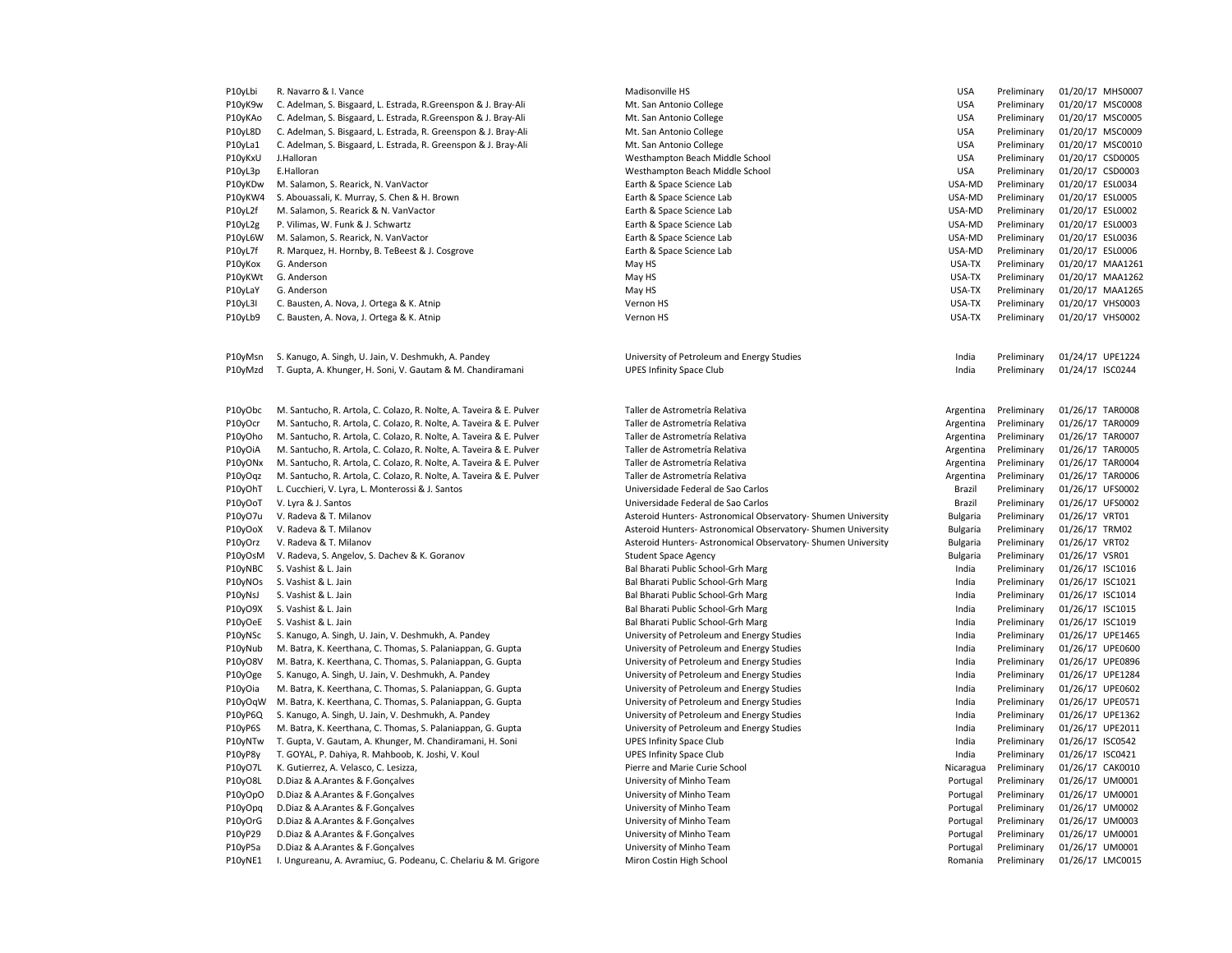| P10yNII | I. Ungureanu, A. Avramiuc, G. Podeanu, C. Chelariu & M. Grigore         | Miron Costin High School                                      | Romania                  | Preliminary | 01/26/17 LMC0013 |
|---------|-------------------------------------------------------------------------|---------------------------------------------------------------|--------------------------|-------------|------------------|
| P10yO7D | I. Ungureanu, A. Avramiuc, G. Podeanu, C. Chelariu & M. Grigore         | Miron Costin High School                                      | Romania                  | Preliminary | 01/26/17 LMC0012 |
| P10yPK1 | J.Jooste, D.Blane & C.Ayres                                             | ASSAJHB-South Africa                                          | South Africa Preliminary |             | 01/26/17 ASJ0001 |
| P10yPKo | J.Jooste, D.Blane & C.Ayres                                             | ASSAJHB-South Africa                                          | South Africa Preliminary |             | 01/26/17 ASJ0001 |
| P10yPST | J.Jooste, D.Blane & C.Ayres                                             | ASSAJHB-South Africa                                          | South Africa Preliminary |             | 01/26/17 ASJ0002 |
| P10yNql | V. Myliavka, Y. Lavrenko, O.Semeshchuk, V. Sulym, A.Katkalov & S.Plaksa | <b>Street Astronomy</b>                                       | Ukraine                  | Preliminary | 01/26/17 UKR0021 |
| P10yOqO | V. Myliavka, Y. Lavrenko, O.Semeshchuk, V. Sulym, A.Katkalov & S.Plaksa | <b>Street Astronomy</b>                                       | Ukraine                  | Preliminary | 01/26/17 UKR0034 |
| P10yOTI | V. Myliavka, Y. Lavrenko, O.Semeshchuk, V. Sulym, A.Katkalov & S.Plaksa | <b>Street Astronomy</b>                                       | Ukraine                  | Preliminary | 01/26/17 UKR0020 |
| P10yOVy | M. Young, M. Smith                                                      | Colleyville Heritage High School                              | <b>USA</b>               | Preliminary | 01/26/17 CHS0206 |
| P10yO5j | N. Thielke                                                              | Connetquot High School                                        | <b>USA</b>               | Preliminary | 01/26/17 CSD0010 |
| P10yOf3 | N. Thielke                                                              | Connetquot High School                                        | <b>USA</b>               | Preliminary | 01/26/17 CSD0009 |
|         | N. Thielke                                                              |                                                               | <b>USA</b>               | Preliminary |                  |
| P10yOgM |                                                                         | Connetquot High School                                        |                          |             | 01/26/17 CSD0008 |
| P10yO5s | J.Freitag, B. Benitez                                                   | Connetquot HS                                                 | <b>USA</b>               | Preliminary | 01/26/17 CSD0006 |
| P10yOb2 | J.Redden                                                                | Connetquot HS                                                 | <b>USA</b>               | Preliminary | 01/26/17 CSD0007 |
| P10yP34 | K.Smith & I.Berry                                                       | Madisonville HS                                               | <b>USA</b>               | Preliminary | 01/26/17 MHS0006 |
| P10yNqK | G. Anderson                                                             | May HS                                                        | <b>USA</b>               | Preliminary | 01/26/17 MAA1313 |
| P10yOaB | G. Anderson                                                             | May HS                                                        | <b>USA</b>               | Preliminary | 01/26/17 MAA1311 |
| P10yObx | G. Anderson                                                             | May HS                                                        | <b>USA</b>               | Preliminary | 01/26/17 MAA1312 |
| P10yOjr | G. Anderson                                                             | May HS                                                        | <b>USA</b>               | Preliminary | 01/26/17 MAA1314 |
| P10yOi8 | <b>B.</b> TeBeest                                                       | Earth & Space Science Lab                                     | USA-MD                   | Preliminary | 01/26/17 ESL0019 |
| P10yPJE | J. Schwartz                                                             | Earth & Space Science Lab                                     | USA-MD                   | Preliminary | 01/26/17 ESL0024 |
| P10yPRV | S. Abouassali, K. Murray, S. Chen, H. Brown                             | Earth & Space Science Lab                                     | USA-MD                   | Preliminary | 01/26/17 ESL0040 |
| P10yRsS | S. Rearick                                                              | Earth & Space Science Lab                                     | USA-MD                   | Preliminary | 01/26/17 ESL0013 |
| P10yOun | O. De Nova, A.Rozzell,n. Fernandez and D. Tate                          | Vernon HS                                                     | USA-TX                   | Preliminary | 01/26/17 VHS1002 |
| P10yP4a | C. Gillespie, T. Story, T. Smith and A. Trego                           | Vernon HS                                                     | USA-TX                   | Preliminary | 01/26/17 VHS1004 |
|         |                                                                         |                                                               |                          |             |                  |
| P10yWJ9 | M. Santucho, R. Artola, C. Colazo, R. Nolte, A. Taveira & E. Pulver     | Taller de Astrometría Relativa                                | Argentina                | Preliminary | 01/27/17 TAR0012 |
| P10yWLJ | M. Santucho, R. Artola, C. Colazo, R. Nolte, A. Taveira & E. Pulver     | Taller de Astrometría Relativa                                | Argentina                | Preliminary | 01/27/17 TAR0014 |
| P10yWTa | M. Santucho, R. Artola, C. Colazo, R. Nolte, A. Taveira & E. Pulver     | Taller de Astrometría Relativa                                | Argentina                | Preliminary | 01/27/17 TAR0013 |
| P10yXbg | M. Santucho, R. Artola, C. Colazo, R. Nolte, A. Taveira & E. Pulver     | Taller de Astrometría Relativa                                | Argentina                | Preliminary | 01/27/17 TAR0011 |
| P10yXg2 | M. Santucho, R. Artola, C. Colazo, R. Nolte, A. Taveira & E. Pulver     | Taller de Astrometría Relativa                                | Argentina                | Preliminary | 01/27/17 TAR0015 |
| P10yVjZ | L. Antunes, L. Cucchieri & V. Lyra                                      | Universidade Federal de Sao Carlos                            | Brazil                   | Preliminary | 01/27/17 UFS0002 |
| P10yWne | L. Antunes, V. Lyra & L. Monterossi                                     | Universidade Federal de Sao Carlos                            | Brazil                   | Preliminary | 01/27/17 UFS0001 |
|         |                                                                         |                                                               |                          | Preliminary |                  |
| P10yVas | V. Radeva & T. Milanov                                                  | Asteroid Hunters- Astronomical Observatory- Shumen University | Bulgaria                 |             | 01/27/17 VRT01   |
| P10yVI6 | V. Radeva & T. Milanov                                                  | Asteroid Hunters- Astronomical Observatory- Shumen University | Bulgaria                 | Preliminary | 01/27/17 VRT01   |
| P10yVrL | V. Radeva & T. Milanov                                                  | Asteroid Hunters- Astronomical Observatory- Shumen University | Bulgaria                 | Preliminary | 01/27/17 VRT01   |
| P10yVsm | V. Radeva & T. Milanov                                                  | Asteroid Hunters- Astronomical Observatory- Shumen University | Bulgaria                 | Preliminary | 01/27/17 VRT02   |
| P10yVkW | V. Radeva, S. Angelov, S. Dachev & K. Goranov                           | <b>Student Space Agency</b>                                   | Bulgaria                 | Preliminary | 01/27/17 VSR01   |
|         | P10yWOH R. Qi & D. Sun                                                  | <b>TMA</b>                                                    | China                    | Preliminary | 01/27/17 QRZ0005 |
| P10yWPR | R. Qi & D. Sun                                                          | <b>TMA</b>                                                    | China                    | Preliminary | 01/27/17 QRZ0009 |
|         | P10yWRM R. Qi & D. Sun                                                  | <b>TMA</b>                                                    | China                    | Preliminary | 01/27/17 QRZ0002 |
|         | P10yWUw R. Qi & D. Sun                                                  | <b>TMA</b>                                                    | China                    | Preliminary | 01/27/17 QRZ0006 |
| P10yXih | R. Qi & D. Sun                                                          | <b>TMA</b>                                                    | China                    | Preliminary | 01/27/17 QRZ0004 |
| P10yVEc | H.Wang & Y. Wang                                                        | <b>TMB</b>                                                    | China                    | Preliminary | 01/27/17 WHX0013 |
| P10yWLR | H. Wang & Y. Wang                                                       | <b>TMB</b>                                                    | China                    | Preliminary | 01/27/17 WHX0012 |
| P10yU0l | S. Vashist & L. Jain                                                    | Bal Bharati Public School-Grh Marg                            | India                    | Preliminary | 01/27/17 ISC1032 |
| P10yU1p | L. Jain & S. Vashist                                                    | Bal Bharati Public School-Grh Marg                            | India                    | Preliminary | 01/27/17 ISC1028 |
| P10yU3y | L. Jain & S. Vashist                                                    | Bal Bharati Public School-Grh Marg                            | India                    | Preliminary | 01/27/17 ISC1025 |
| P10yU6T | L. Jain & S. Vashist                                                    | Bal Bharati Public School-Grh Marg                            | India                    | Preliminary | 01/27/17 ISC1029 |
| P10yUhK | L. Jain & S. Vashist                                                    | Bal Bharati Public School-Grh Marg                            | India                    | Preliminary | 01/27/17 ISC1035 |
| P10yUkc | L. Jain & S. Vashist                                                    | Bal Bharati Public School-Grh Marg                            | India                    | Preliminary | 01/27/17 ISC1022 |
| P10yUL2 | S. Vashist & L. Jain                                                    | Bal Bharati Public School-Grh Marg                            | India                    | Preliminary | 01/27/17 ISC1039 |
| P10yUqk | S. Vashist & L. Jain                                                    |                                                               | India                    | Preliminary | 01/27/17 ISC1027 |
|         |                                                                         | Bal Bharati Public School-Grh Marg                            |                          |             |                  |
| P10yUrT | S. Vashist & L. Jain                                                    | Bal Bharati Public School-Grh Marg                            | India                    | Preliminary | 01/27/17 ISC1038 |
| P10yV0f | L. Jain & S. Vashist                                                    | Bal Bharati Public School-Grh Marg                            | India                    | Preliminary | 01/27/17 ISC1037 |
| P10yV1q | S. Vashist & L. Jain                                                    | Bal Bharati Public School-Grh Marg                            | India                    | Preliminary | 01/27/17 ISC1031 |
| P10yVit | L. Jain & S. Vashist                                                    | Bal Bharati Public School-Grh Marg                            | India                    | Preliminary | 01/27/17 ISC1024 |
| P10yVsF | S. Vashist & L. Jain                                                    | Bal Bharati Public School-Grh Marg                            | India                    | Preliminary | 01/27/17 ISC1023 |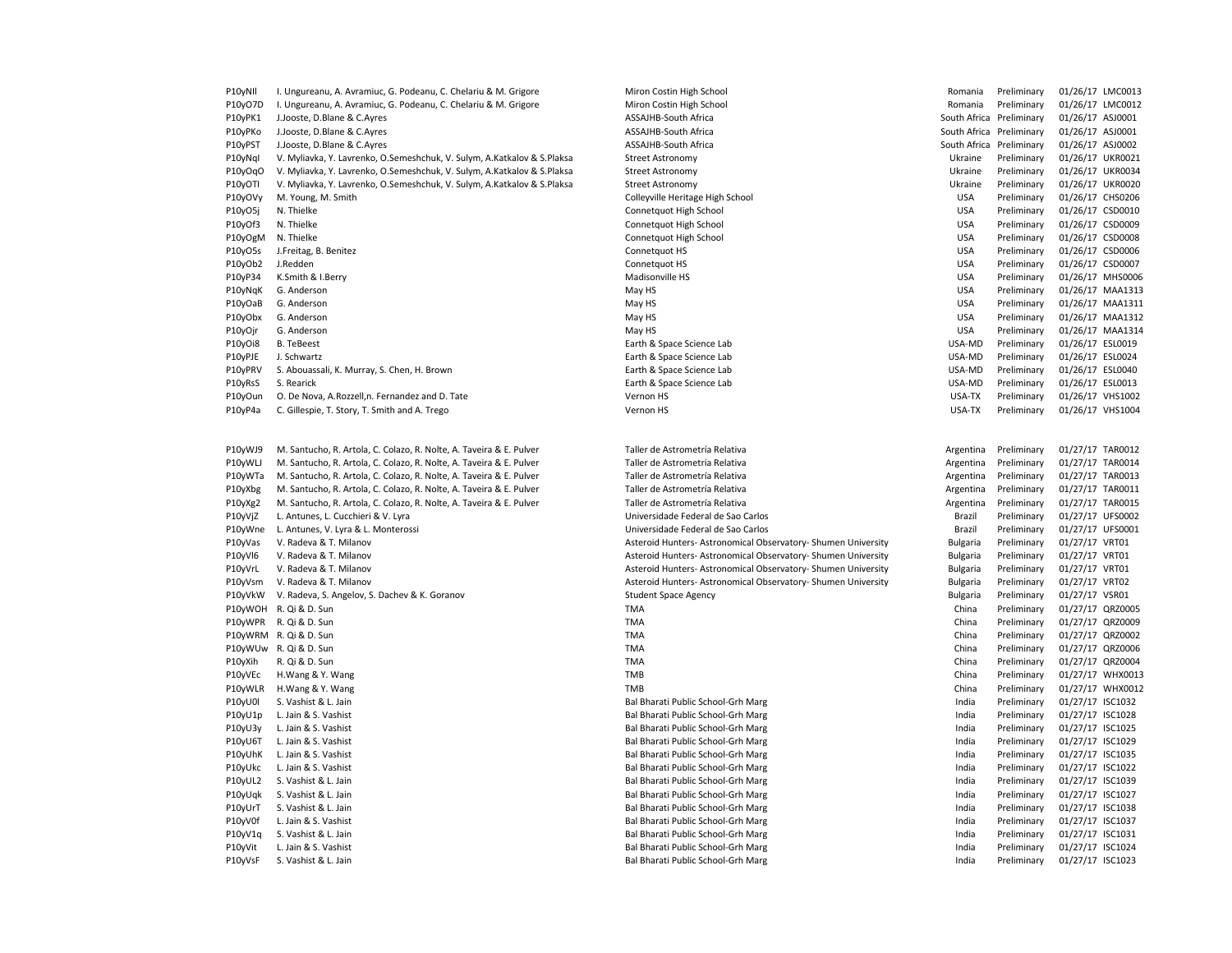P10yWfx S. Vashist & L. Jain and March 1999 and Bharati Public School-Grh Marg India Preliminary 01/27/17 ISC1030 P10yTZb S. Kanugo, A. Singh, U. Jain, V. Deshmukh, A. Pandey University of Petroleum and Energy Studies India Preliminary 01/27/17 UPE1573 P10yU2I S. Kanugo, A. Singh, U. Jain, V. Deshmukh, A. Pandey University of Petroleum and Energy Studies India Preliminary 01/27/17 UPE1837 P10yU2K S. Kanugo, A. Singh, U. Jain, V. Deshmukh, A. Pandey **Interprential Computers** University of Petroleum and Energy Studies India Preliminary 01/27/17 UPE1820 P10yU8G S. Kanugo, A. Singh, U. Jain, V. Deshmukh, A. Pandey entergy enter and Energy Studies and Energy Studies and Energy Studies and Energy Studies and Energy Studies and Energy Studies and Energy Studies and Energy Stu P10yUfG S. Kanugo, A. Singh, U. Jain, V. Deshmukh, A. Pandey **Statem And Energy Studies** Pretroleum and Energy Studies India Preliminary 01/27/17 UPE1772 P10yUKc S. Kanugo, A. Singh, U. Jain, V. Deshmukh, A. Pandey University of Petroleum and Energy Studies India Preliminary 01/27/17 UPE1854 P10yUvM M. Batra, K. Keerthana, C. Thomas, S. Palaniappan, G. Gupta University of Petroleum and Energy Studies Computers and Energy Studies India Preliminary 01/27/17 UPE2450 P10yVpd M. Batra, K. Keerthana, C. Thomas, S. Palaniappan, G. Gupta University of Petroleum and Energy Studies India Preliminary 01/27/17 UPE2602 P10yVpM M. Batra, K. Keerthana, C. Thomas, S. Palaniappan, G. Gupta University of Petroleum and Energy Studies India Preliminary 01/27/17 UPE2604 P10yWgl S. Kanugo, A. Singh, U. Jain, V. Deshmukh, A. Pandey entergy enter and Energy Studies and Energy Studies and Energy Studies and Energy Studies and Energy Studies and Energy Studies and Energy Studies and Energy Stu P10yWoQ M. Batra, K. Keerthana, C. Thomas, S. Palaniappan, G. Gupta University of Petroleum and Energy Studies India Preliminary 01/27/17 UPE2594 P10yV2U T. Goyal, P. Dahiya, R. Mahboob, K. Joshi, V. Koul UPES Infinity Space Club India Preliminary 01/27/17 ISC0585 P10yUuY J. Gurdian, J. Gallegos, A. Motiño, E. Tellez & C. Mangas Pierre and Marie Curie Preliminary Preliminary Preliminary 01/27/17 CAK0420 P10yUuY M. Acevedo., H. Picado , L. Rugama , A. Mayorga & K. Poncio. Pierre and Marie Curie Preliminary Nicaragua Preliminary 01/27/17 MHL0004 P10yViL G. Arguello, M. Mohamed., E. Morales., A. Batista. & D. Davila. Phierre and Marie Curie Preminary Marie Curie Nicaragua Preliminary 01/27/17 MGE0000 P10yUZq A. Velasco, K. Gutierrez, S. Cardenal Pierre et Marie Curie School Nicaragua Preliminary 01/27/17 CAK0015 P10yUi9 I. Ungureanu, A. Paliciuc, G. Podeanu, B. Crisu & M. Grigore Miron Costin High School **Prelimina Preliminary 01/27/17 LMC0033** P10yUoR I. Ungureanu, A. Paliciuc, G. Podeanu, B. Crisu & M. Grigore Miron Costin High School Preliminary Romania Preliminary 01/27/17 LMC0035 P10yWmT I. Ungureanu, A. Avramiuc, G. Podeanu, B. Crisu & M. Grigore Miron Costin High School Romania Preliminary 01/27/17 LMC0026 P10yWkS J.Jooste, D.Blane & C.Ayres **ASSAJHB-South Africa** ASSAJHB-South Africa **South Africa** Preliminary 01/27/17 ASJ0001 P10yWtX J.Jooste, D.Blane & C.Ayres entitled assemblance of the SSAJHB-South Africa Artica Couth Africa Preliminary 01/27/17 ASJ0001 P10yX2v J.Jooste, D.Blane & C.Ayres **ASSAJHB-South Africa** ASSAJHB-South Africa South Africa Preliminary 01/27/17 ASJ0002 P10yX2z J.Jooste, D.Blane & C.Ayres **ASSAJHB-South Africa** ASSAJHB-South Africa South Africa Preliminary 01/27/17 ASJ0003 P10yX3f J.Jooste, D.Blane & C.Ayres entitled assemblance of the SSAJHB-South Africa Artica Couth Africa Preliminary 01/27/17 ASJ0002 P10yXe8 J.Jooste, D.Blane & C.Ayres **ASSAJHB-South Africa** ASSAJHB-South Africa South Africa Preliminary 01/27/17 ASJ0002 P10yU2o V. Myliavka, Y. Lavrenko, O.Semeshchuk, V. Sulym, A.Katkalov & S.Plaksa Street Astronomy Ukraine Preliminary 01/27/17 UKR0033 P10yVcS V. Myliavka, Y. Lavrenko, O.Semeshchuk, V. Sulym, A.Katkalov & S.Plaksa Street Astronomy Ukraine Preliminary 01/27/17 UKR0035 P10yViF V. Myliavka, Y. Lavrenko, O.Semeshchuk, V. Sulym, A.Katkalov & S.Plaksa Street Astronomy Ukraine Preliminary 01/27/17 UKR0024 P10yViZ V. Myliavka, Y. Lavrenko, O.Semeshchuk, V. Sulym, A.Katkalov & S.Plaksa Street Astronomy Ukraine Preliminary 01/27/17 UKR0019 P10yVrF V. Myliavka, Y. Lavrenko, O.Semeshchuk, V. Sulym, A.Katkalov & S.Plaksa Street Astronomy Ukraine Preliminary 01/27/17 UKR0038 P10yVDX I. Harrison, S. Thorsell, P. Post, M. Smith & N. Bartum-Torres Colleyville Heritage High School Colleyville Heritage High School USA Preliminary 01/27/17 CHS0215 P10yXlK I. Harrison **Example 2012/17 CHSO214** Colleyville Heritage High School **Colleyville Heritage High School** USA Preliminary 01/27/17 CHS0214 P10yVqi B. Das Connetquot HS USA Preliminary 01/27/17 CSD0011 P10yWef M. Augulis, L. Mears, A. Nunez **Connetguot HS** Connetquot HS Connetguot HS USA Preliminary 01/27/17 CSD0014 P10yVac N. VanVactor Earth & Space Science Lab USA-MD Preliminary 01/27/17 ESL0020 P10yVox N. VanVactor entropy and the Space Science Lab Earth & Space Science Lab USA-MD Preliminary 01/27/17 ESL0024 P10yWiw K. Murray Earth & Space Science Lab USA-MD Preliminary 01/27/17 ESL0029 P10yWQZ R. Marquez en extension of the Space Science Lab Earth & Space Science Lab USA-MD Preliminary 01/27/17 ESL0017 P10yXjh K. Murray Earth & Space Science Lab USA-MD Preliminary 01/27/17 ESL0026 P10yXnT S. Chen Earth & Space Science Lab USA-MD Preliminary 01/27/17 ESL0030 P10yVGR J. Haynes D, Tiang and K. Atnip Vernon HS Vernon HS Vernon HS Vernon HS USA-TX Preliminary 01/27/17 VHS2011 P10yWUP J. Haynes D, Tiang and K. Atnip Wernon HS Vernon HS Vernon HS Vernon HS USA-TX Preliminary 01/27/17 VHS2012 P10yX9a O. De Nova, A.Rozzell,N. Fernandez and D. Tate Vernon HS Vernon HS Vernon HS USA-TX Preliminary 01/27/17 VHS2020 P10yX9V C. Bausten, A. Nova, J. Ortega, and K. Atnip Vernon HS Vernon HS Vernon HS USA-TX Preliminary 01/27/17 VHS2025 P10yXdD O. De Nova, A.Rozzell,N. Fernandez and D. Tate Vernon HS USA-TX Preliminary 01/27/17 VHS2001 P10yXiz J. Haynes D, Tiang and K. Atnip Nissan Marchael Steven Marchael Vernon HS Vernon HS Vernon HS Vernon HS Vernon HS Vernon HS Vernon HS Vernon HS Vernon HS Vernon HS Vernon HS Vernon HS Vernon HS Vernon HS Vernon HS P10z1Xy L. Andrade, L. Cucchieri, V. Lyra, L. Monterossi & J. Santos Universidade Federal de Sao Carlos Brazil Preliminary 01/28/17 UFS0006 P10z4Js L. Andrade, L. Cucchieri, V. Lyra, L. Monterossi, J. Santos & V. Turman Universidade Federal de Sao Carlos **Brazil Preliminary 01/28/17 UFS0005** P10z4G0 V. Radeva, S. Angelov, S. Dachev & K. Goranov Student Space Agency Student Space Agency Student Space Agency Student Space Agency Student Space Agency Student Space Agency Student Space Agency Student Space Agency P10z4Yy H.Wang & Y.Wang external and the state of the state of the TMB china Preliminary 01/28/17 WHX0001 P10z16c S. Vashist & L. Jain Sand Bal Bharati Public School-Grh Marg School-Grh Marg India Preliminary 01/28/17 ISC1050 P10z19x L. Jain & S. Vashist Contract Contract Bal Bharati Public School-Grh Marg Contract Public School-Grh Marg India Preliminary 01/28/17 ISC1045 P10z1Im S. Vashist & L. Jain Sand Bal Bharati Public School-Grh Marg Communic School-Grh Marg India Preliminary 01/28/17 ISC1047

P10z1Jv S. Vashist & L. Jain et al. Dai Bharati Public School-Grh Marg and the School-Grh Marg Company 191/28/17 ISC1048 P10z1L1 L. Jain & S. Vashist Casar Casar Bal Bharati Public School-Grh Marg Casar Lindia Preliminary 01/28/17 ISC1040 P10z1of L. Jain & S. Vashist et al. And the School-Grh Marg Communic School-Grh Marg India Preliminary 01/28/17 ISC1046